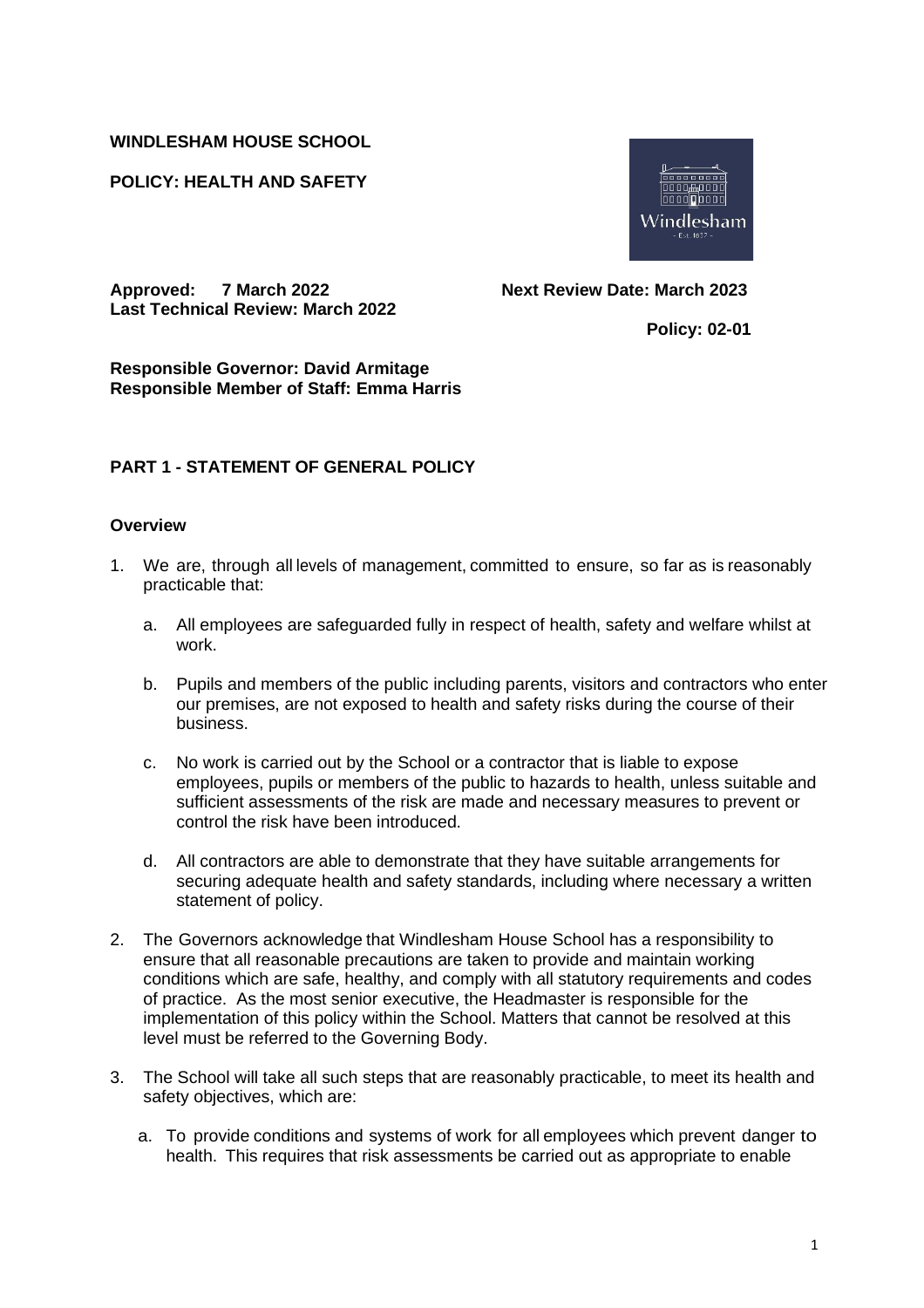hazards and risks to be identified and to enable the necessary standards of safety to be adopted and enforced.

- b. To ensure that all plant and equipment is maintained properly and that none will be used knowingly when it presents any risk to the safety of the staff or the public.
- c. To provide a safe environment for all authorised visitors to school premises.
- d. To provide comprehensive information, instruction, training and supervision, to ensure the health and safety at work of all employees and pupils.
- e. To ensure that the health, safety and welfare of all employees, pupils, and members of the public are under continuous review by management at all levels.
- f. To ensure safe arrangements are made for the storage, handling and transport of articles and substances.
- g. To ensure the School has and maintains up to date fire procedures and documents and ensure that all employees and pupils are familiar with them.
- 4. This policy is largely dependent upon the total co-operation of every person who works for the School and indeed all employees have a legal duty to:
	- a. Take reasonable precautions in safeguarding the health and safety of themselves and others.
	- b. Observe all health and safety rules and procedures as laid down by the School and use all health and safety equipment provided.
	- c. Alert management to any potential hazard that they have noticed and report all accidents, incidents or near misses that have led, or may lead to, injury, illness or damage.
	- d. Ensure that no person uses a prescribed dangerous machine unless they have been fully instructed as to the dangers and the precautions to be observed and either have received sufficient training in work at, on or with the machine or are being supervised by someone with a thorough working knowledge and experience of the machine. No person under the age of 18 years should be allowed to dismantle or clean a prescribed dangerous machine.

#### **Management**

5. Health and Safety matters are reviewed at appropriate Governors' meetings to provide the necessary policy direction. The Senior Leadership Team is responsible for co-ordinating day-to-day activities and ensuring that this policy is implemented, whilst Heads of Departments are responsible for health and safety within their areas of responsibility. The School Health and Safety Committee, with members from appropriate departments within the School and the lead governor for Health & Safety, is the forum for the discussion of any issues.

#### **Staff Consultation**

6. We will hold staff meetings not less than once per term. Health and safety issues can be discussed at these meeting and any points raised will be duly minuted, actions taken accordingly or reported to the School's Health and Safety Committee if required.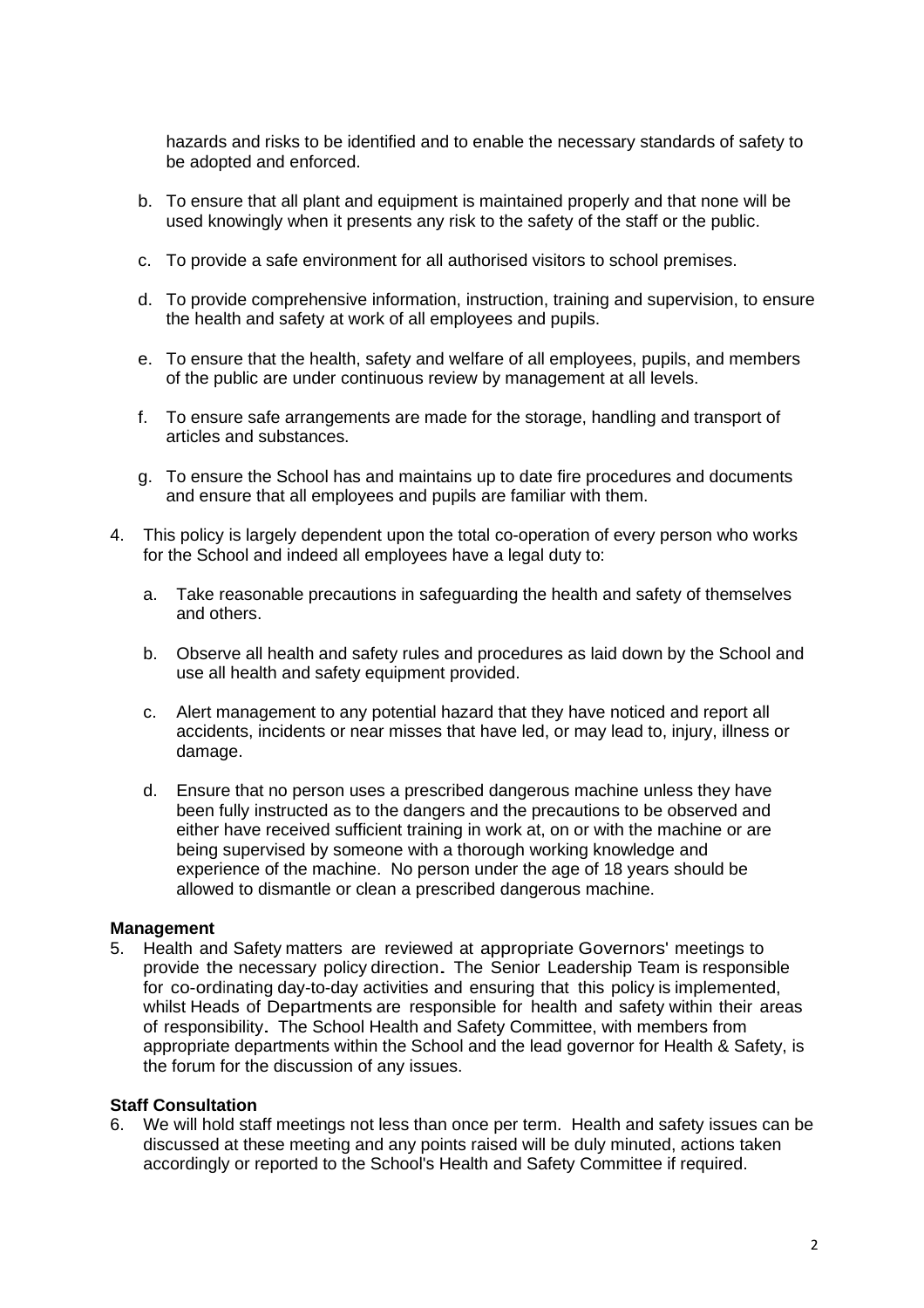#### **Monitor and Review**

7. The School will appoint external health and safety consultants from time to time to provide the necessary technical and practical health and safety assistance and information and also to provide an independent monitoring service of the activities of the School. This policy will be monitored to ensure it is effective and will be regularly reviewed and revised as necessary.

Signed: …………………………………………Date: …………14 May 2022

**D Moody-Stuart Chair of Governors**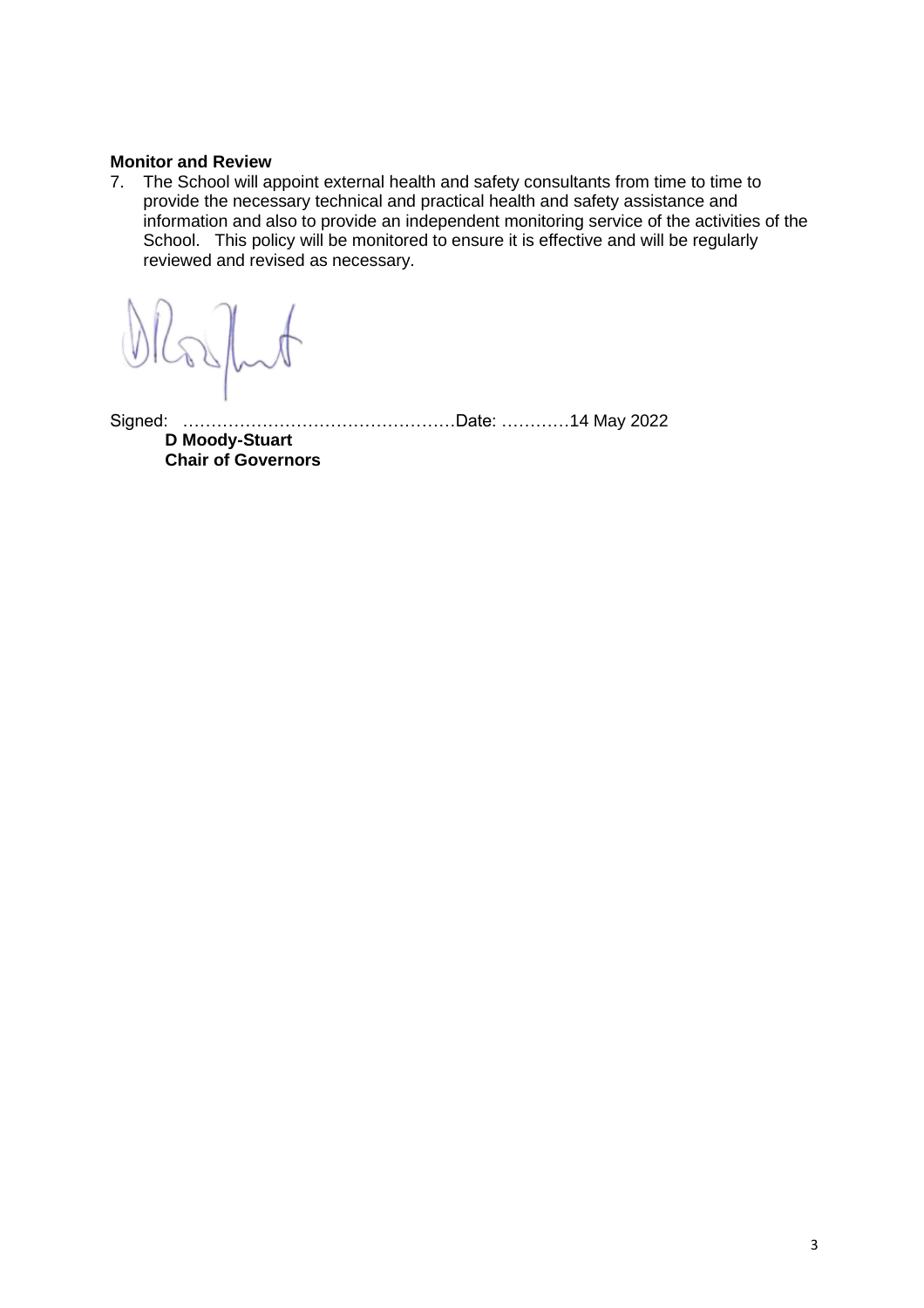## **HEALTH & SAFETY POLICY – PART 2: ROLES AND RESPONSIBILITIES**

This policy applies to all areas of the school including the EYFS and after school care.





## **1. The Duties of the Governing Body**

The overall responsibility for Health and Safety within the school lies with the Governing Body who will have due regard for regulatory guidance issued by the Department for Education and Health and Safety Executive. In the discharge of its duty the Governing Body, in consultation with the Headmaster, will ensure the adequate provision of resources to:

- a. Ensure that there is an effective and enforceable policy for the provision of health and safety throughout the School
- b. Assess annually the effectiveness of this policy and ensure that any necessary changes are made
- c. Create and monitor an appropriate management structure
- d. Provide sufficient training opportunities to staff to ensure they are able to work in a safe manner.

Where appropriate, advice from a Competent Person will be sought to advise the School and tasks will be delegated to suitable employees in order to assist the Board in carrying out its duties. The Board will hold the Headmaster to account in respect of the requirements set out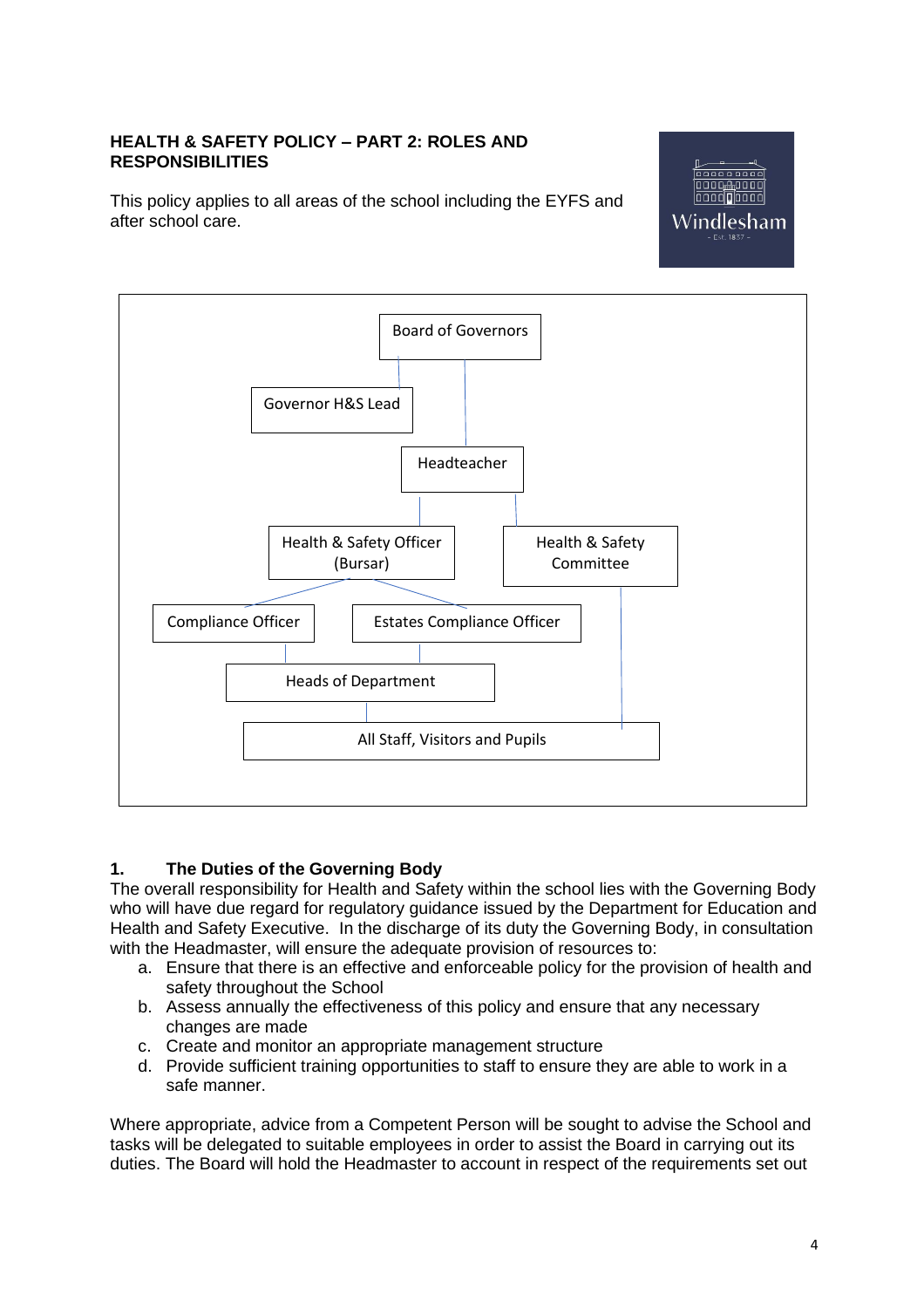in this policy and will receive regular reports from the Health & Safety Committee including an annual report with accident trend data.

# **2. The Duties of the Lead Governor for Health & Safety**

The Lead Governor for Health & Safety will provide support on health and safety issues to school management and aid the governing body' understanding and knowledge of health and safety issues within the school. They will:

- a. Be aware of health and safety implications of matters under consideration by the Governing Body and seek to ensure these are understood before a decision is taken
- b. Work with the Bursar and Compliance Officer on oversight adequate and effective processes for the inspection and maintenance of premises
- c. Seek to ensure reports on health and safety matters are received regularly by the governing body such as accident statistics and results of health and safety checks and that the content of such reports are adequate and effective
- d. Monitor that the school has an effective health and safety policy and associated procedures in place and input on their development and review
- e. Keep up to date with current legislation relating to health and safety matters in schools and share and identified best practice

## **3. The Duties of the Head Master**

The Head Master is required to take all necessary and appropriate action to ensure that the requirements of all relevant legislation, codes of practice and guidelines are met in full at all times. In practice, day to day responsibility for all aspects of Health & Safety management is delegated to the Bursar.

The Headmaster will:

- a. Be aware of the basic requirements of the Health and Safety at Work Act 1974 and any other Health and Safety legislation and codes of practices relevant to the work of the School
- b. Ensure, so far as reasonably practical, that the Bursar is competent to undertake their Health & Safety responsibilities
- c. Ensure that the school policies and systems actively support the Health & Safety policy of the school
- d. In conjunction with the Bursar, ensure that sufficient resources are allocated for the School to meet its Health & Safety responsibilities
- e. Be available for consultation with all members of staff on Health and Safety issues
- f. Monitor the standard of Health and Safety throughout the School, including all Schoolbased activities, encourage staff, pupils and others to achieve the highest possible standards and discipline those who consistently fail to consider their own well-being or the health and safety of others

## **4. The Duties of the Bursar**

The Bursar has responsibility for the day-to-day maintenance and development of safe working practices and conditions for teaching staff, support staff, pupils, visitors and any other person using the premises or engaged in activities sponsored by the School.

The Bursar will take all reasonably practicable steps to achieve this end with the active involvement of members of the Health & Safety Committee, members of staff and others as appropriate

The Bursar's Health & Safety responsibilities include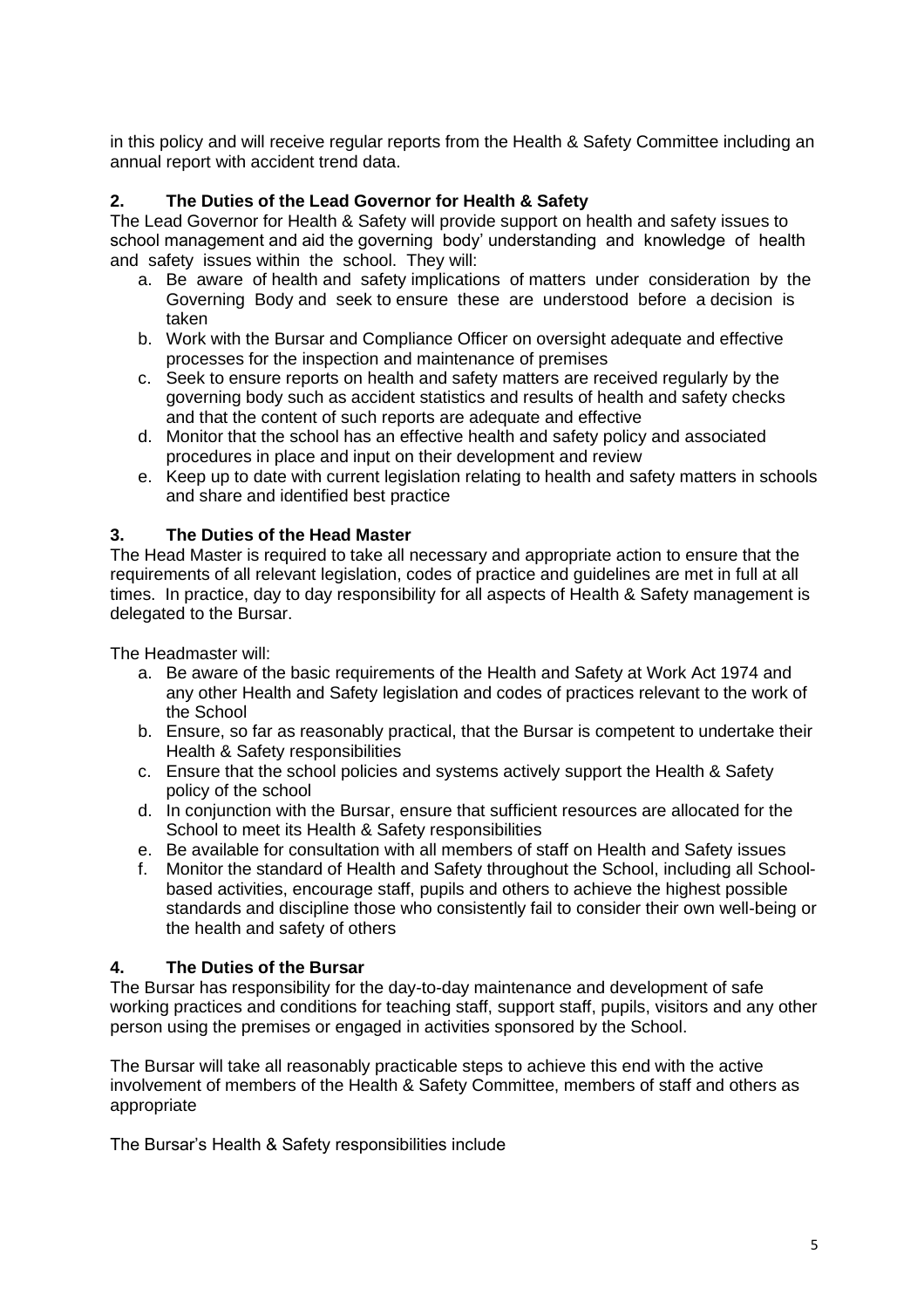- a. In conjunction with the Compliance Officer, ensuring timely publication and distribution of Health & Safety Committee documentation.
- b. Ensuring that Health & Safety training needs of both staff and pupils are identified and that adequate and appropriate training is provided
- c. Encouraging staff, pupils and others to promote Health and Safety and ensuring the effective communication of relevant Health and Safety information
- d. Ensure that emergency plans are prepared to cover all foreseeable major incidents which could put at risk the occupants or users of the School
- e. Monitoring first aid and welfare provision
- f. Monitoring the management structure, along with the Headmaster and Governors
- g. Liaising with the HSE, the School's insurers and other external bodies
- h. Submitting reports as required by RIDDOR
- i. Identifying the implementation of changes in legislation or HSE guidance

## **5. The Duties of the Compliance Officer**

- a. Liaising with the Health and Safety lead governor on the documentation of Health & Safety Committee meetings.
- b. In liaison with the Head Nurse, ensuring the appropriate recording and reporting of accidents and injuries
- c. Developing systems of risk assessment to allow for the prompt identification and management of risk
- d. Collating and monitoring near miss information and proactively ensuring procedures are updated in response to data collated
- e. In liaison with the Health & Safety lead governor, reviewing Health & Safety Policy and procedures.
- f. In conjunction with the Estates Compliance Officer, conducting period reviews and audits on department health and safety arrangements and reporting findings to the Health & Safety Committee
- g. Spread awareness of policies and procedures amongst WHS staff.

## **6. The Duties of the Estates Compliance Officer**

- a. Ensuring that any defects in the premises, its plant, equipment of facilities which relate to or may affect the Health & Safety of staff, pupils and others are made safe without undue delay
- b. Ensuring the effectiveness of procedures relating to safety and security including, fire prevention, electrical safety, gas safety, water quality and asbestos management.
- c. In conjunction with the Facilities Manager, advising the Bursar on maintenance requirements
- d. Overseeing the management and safety of the sports centre and swimming pool including its procedures and risk mitigating measures

## **7. The Duties of the School Nurse**

- a. Maintaining an accident book and reporting notifiable accidents to the Health & Safety Executive.
- b. Communicating to parents on the pupil medical issues
- c. Arranging for the escorting of pupils to hospital (and informing their parents).
- d. Checking that all first aid boxes and eye wash stations are replenished.

## **8. Health & Safety Committee**

The Health & Safety Committee is chaired by the lead governor for Health & Safety. Its role is to develop and implement measures to ensure the health and safety of all stakeholders and others who may be affected by the schools' activities. The Committee reports termly and annually to the Governing Body.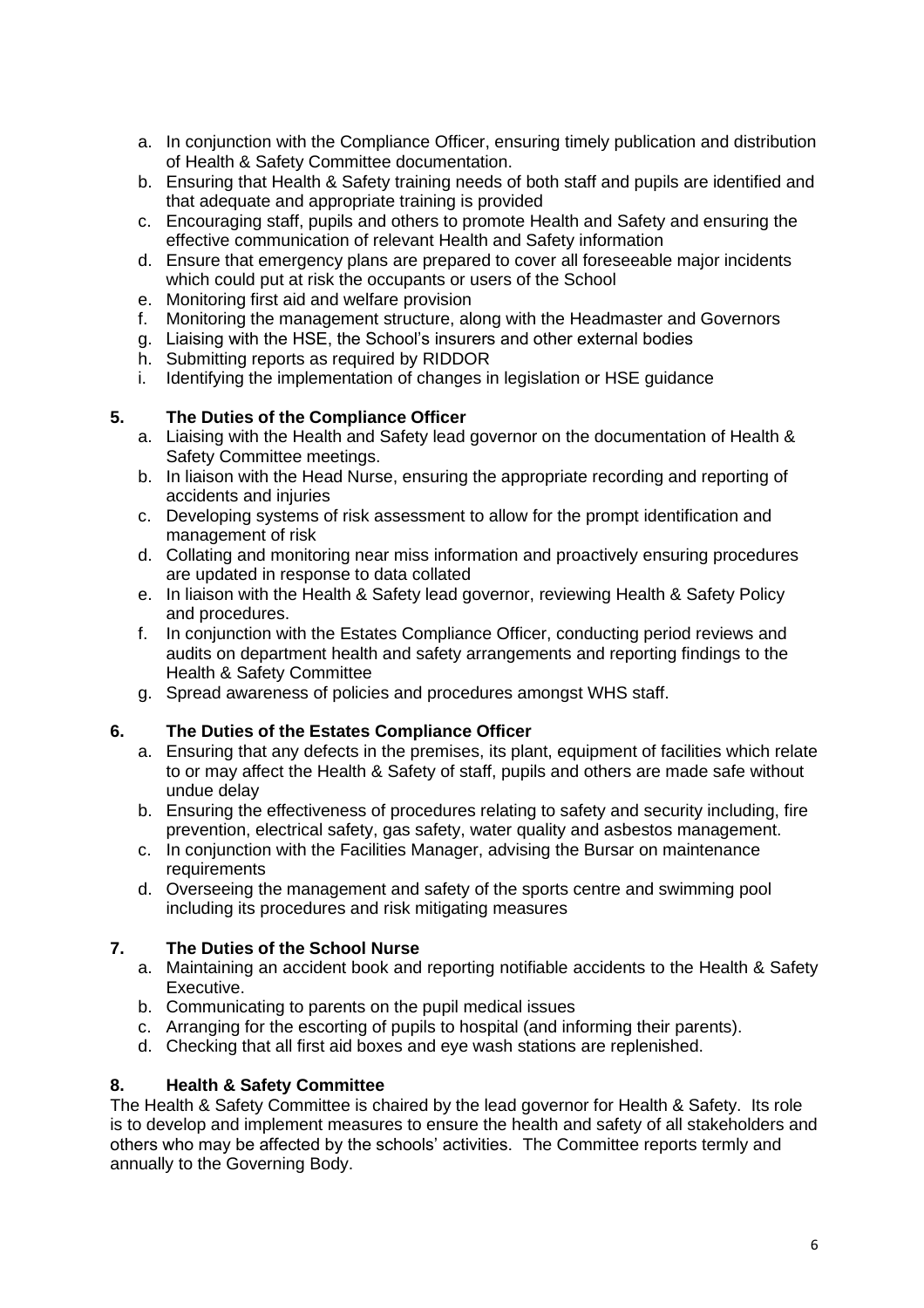The Committee shall meet at least termly and its agendas will include:

- 1. Review of accident and incident data
- 2. Emerging Health & Safety issues
- 3. Review of the near miss risk register
- 4. Department Health & Safety updates
- 5. Consideration of any staff Health & Safety concerns and recommending appropriate remedial action

The Membership of the Committee comprises 20 people as follows:

The Headmaster Bursar Compliance Officer Estates Compliance Officer Facilities Manager Head Groundsman The lead Governor for Health and Safety Deputy Head Head of Pre Prep Director of Sport Head of PE Head of Design & Technology Head of Information, Communication & Technology Head of Science Chef Manager Head Matron Head Nurse Head of PE Head of Boys Boarding Head of Girls Boarding

#### **9. The Duties of Heads of Department**

In addition to the general duties which all members of staff have, Heads of Department are responsible for the implementation and operation of the School's Health & safety Policy and procedures within their relevant departments and areas of responsibility.

They will be responsible for identifying potential hazards within their Department and writing appropriate risk assessments.

They will be aware of the School's Health and Safety Policy and ensure its promotion and application within their department.

As part of their day-to-day responsibilities they will ensure that:-

- a. Safe methods of working exist and are implemented throughout their department
- b. Staff, pupils and others under their supervision receive such information, instruction, training and supervision as required for the implementation of the School Health & Safety policy. This includes the induction training of new members of staff.
- c. Regular safety inspections are made of their area of responsibility
- d. Positive, corrective action is taken where necessary to ensure the Health and Safety of all staff, pupils and others
- e. All plant, machinery and equipment in the Department in which they work is adequately guarded, is properly maintained and is only used and serviced by authorised and suitably trained personnel.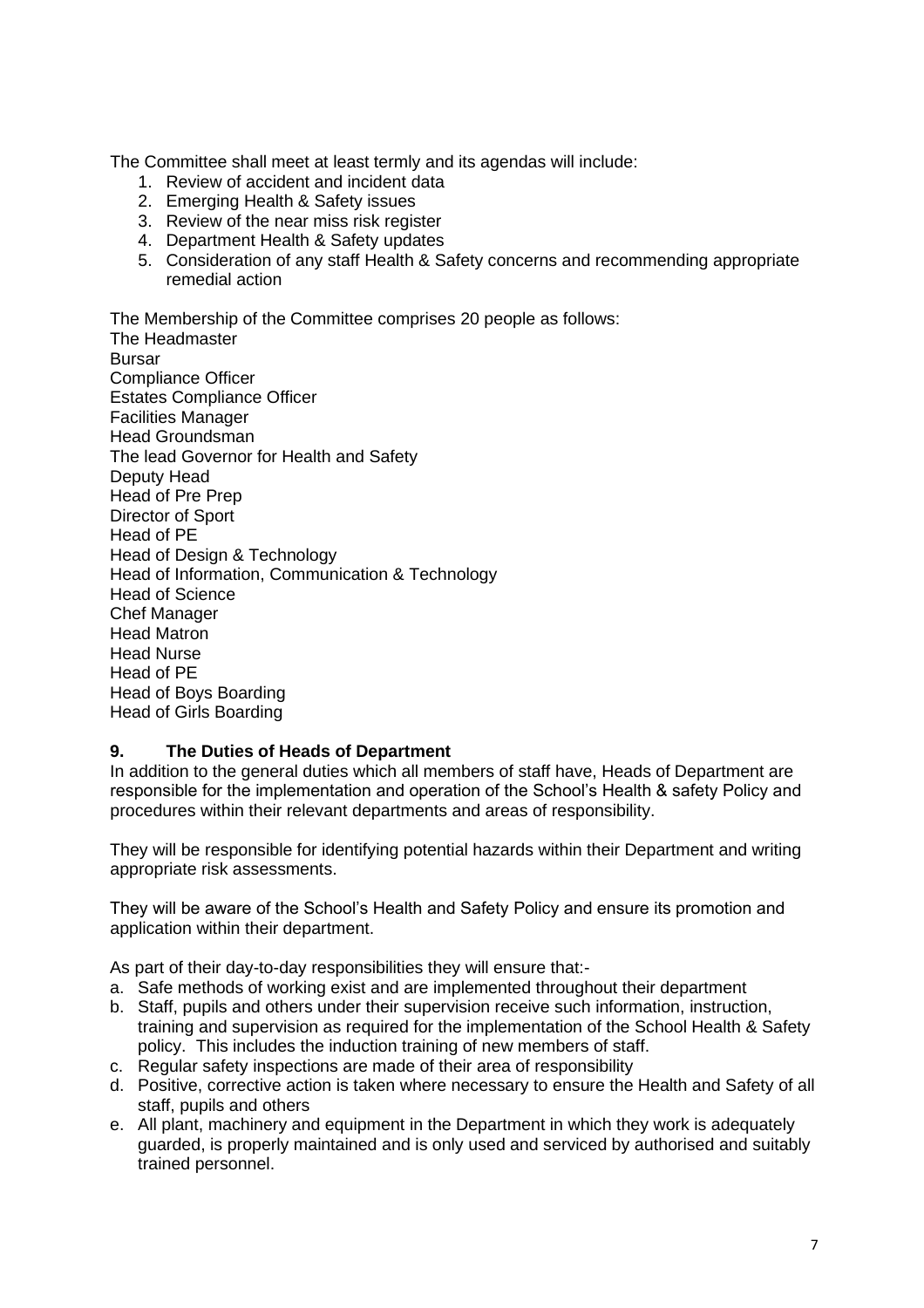- f. Appropriate protective clothing, equipment and first aid provision are readily available in the Department in which they work.
- g. Toxic, hazardous and highly flammable substances in the Department in which they work are correctly used, stored and labelled.

#### **10. The Duties of All Members of Staff**

All members of staff should:-

- a. Take reasonable care of their own Health & Safety and any other persons who may be affected by their acts or omissions at work
- b. Co-operate with the school as far as necessary to enable health & safety statutory and regulatory duties to be performed or complied with

In particular all members of staff will:-

- a. Be familiar with the School's Health & Safety policy and procedures
- b. Not make or allow the unauthorised or improper use of plant, machinery and equipment
- c. Use the correct equipment and tools for the job and utilize any protection equipment or safety devices which may be supplied
- d. Not carry out or permit others to carry out unauthorised servicing or modification of plant, equipment and machinery
- e. Ensure that toxic, hazardous and highly flammable substances are correctly used, stored and labelled
- f. Report and Health & Safety concerns in the premises, plant, equipment and facilities which they observe to the appropriate person
- g. Observe the non-smoking policy that prevent smoking anywhere on the school site
- h. Report accidents, incidents or near misses as appropriate
- i. Take an active interest in promoting Health and Safety and suggest any ways of reducing risks which they identify
- j. Ensure that all Health & safety training (both online and class based) required by the School is completed in a timely and professional manner.

#### **11. Areas of Individual Responsibility**

The following members of staff have immediate and major responsibilities for Health and Safety in both risk assessment and the management of risk and preventative/control measures in the areas indicated below:-

Hazards (Pre Prep) Head of Pre Prep/Facilities Manager Hazards (Prep)<br>Hazards (Sports Centre and Pool) Beatles Compliance Officer/Head Hazards (Sports Facilities) Head Groundsman/Director of Sport Critical Incident Planning Headmaster/Bursar/SLT

Display Screen Equipment Bursar/Compliance Officer First Aid and Mental Wellbeing School Nurse/Head of Pastoral/Deputy Head

General Hazards Facilities Manager/Head Groundsman Hazards (Machinery and Electrical) Facilities Manager/Head Groundsman Hazards (Classrooms & Playgrounds) Estates Compliance Officer/Head Groundsman Estates Compliance Officer/Head of PE Fire Safety Deputy Head/Bursar/Estates Compliance Officer Substances Hazardous to Health Heads of Science and Design & Technology/ Estates Compliance Officer/Head Groundsman/ Facilities Manager/Head Cleaner Kitchen and Food Technology Rooms Chef Manager/Head of Design & Technology Manual Handling Facilities Manager/Head Groundsman/Bursar Slips Trips & Falls Facilities Manager/Head Groundsman/Bursar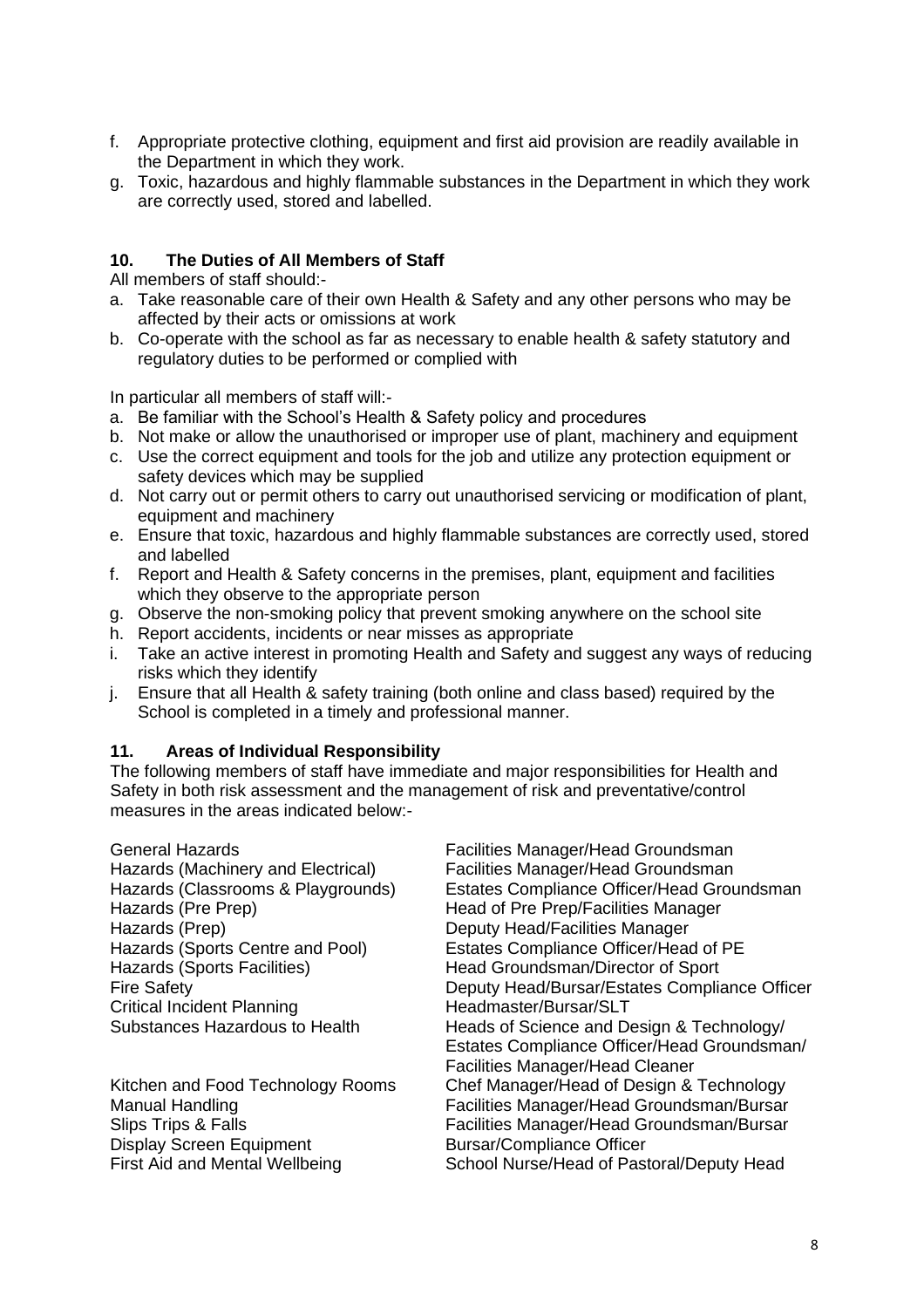Injury Reporting<br>
Off Site Visits<br>
Off Site Visits<br>
Off Site Visits Senior Master/Compliance Officer<br>HR Officer/Bursar Safer Recruitment Single Central Register **HR Officer/Bursar** Controlling Contractor Activity Bursar/Facilities Manager/Head Groundsman/ Estates Compliance Officer Safety Representatives<br>
Induction Training & Procedures<br>
Designated Safeguarding I Designated Safeguarding Lead/HR Officer /Compliance Officer Vehicles on site/Minibuses Bursar/HR Officer/Caretaker/Facilities Manager Working heights over 2 metres Head Groundsman/Facilities Manager Legionella Hazards Estates Compliance Officer/Facilities Manager Management of Asbestos Estates Compliance Officer/Facilities Manager Statutory Notices<br>
Site Security<br>
Bursar/ Bursar/Facilities Manager/Caretaker<br>Head Groundsman Grounds Maintenance<br>Use of Kiln Head of Design & Technology/Estates Compliance Officer Machinery Facilities Manager/Head Groundsman Cleaning Cleaning Cleaning/Facilities Manager Occupational Health Bursar/HR Compliance Officer<br>Disposal of Hazardous Waste Facilities Manager/Estates Cor Disposal of Hazardous Waste Facilities Manager/Estates Compliance Officer<br>Facilities Manager/Head Groundsman Facilities Manager/Head Groundsman Monitoring & Review H&S Governor/Bursar/Compliance Officer/ H&S Committee Technology Workshop **Head of Design & Technology/Facilities Manager** Head of Design & Technology/Facilities Manager

**12. Monitoring and Review**

The Governing Body will review this policy annually and update, modify or amend it as considered necessary to ensure the health, safety and welfare of staff and pupils.

Accident and Injury data will be monitored on a termly data by the Health and Safety Committee including near miss data.

A site wide audit of Health and Safety will be commissioned every three years with findings reported to the Health & safety Committee. The Committee will monitor the implementation of recommendations from such audits.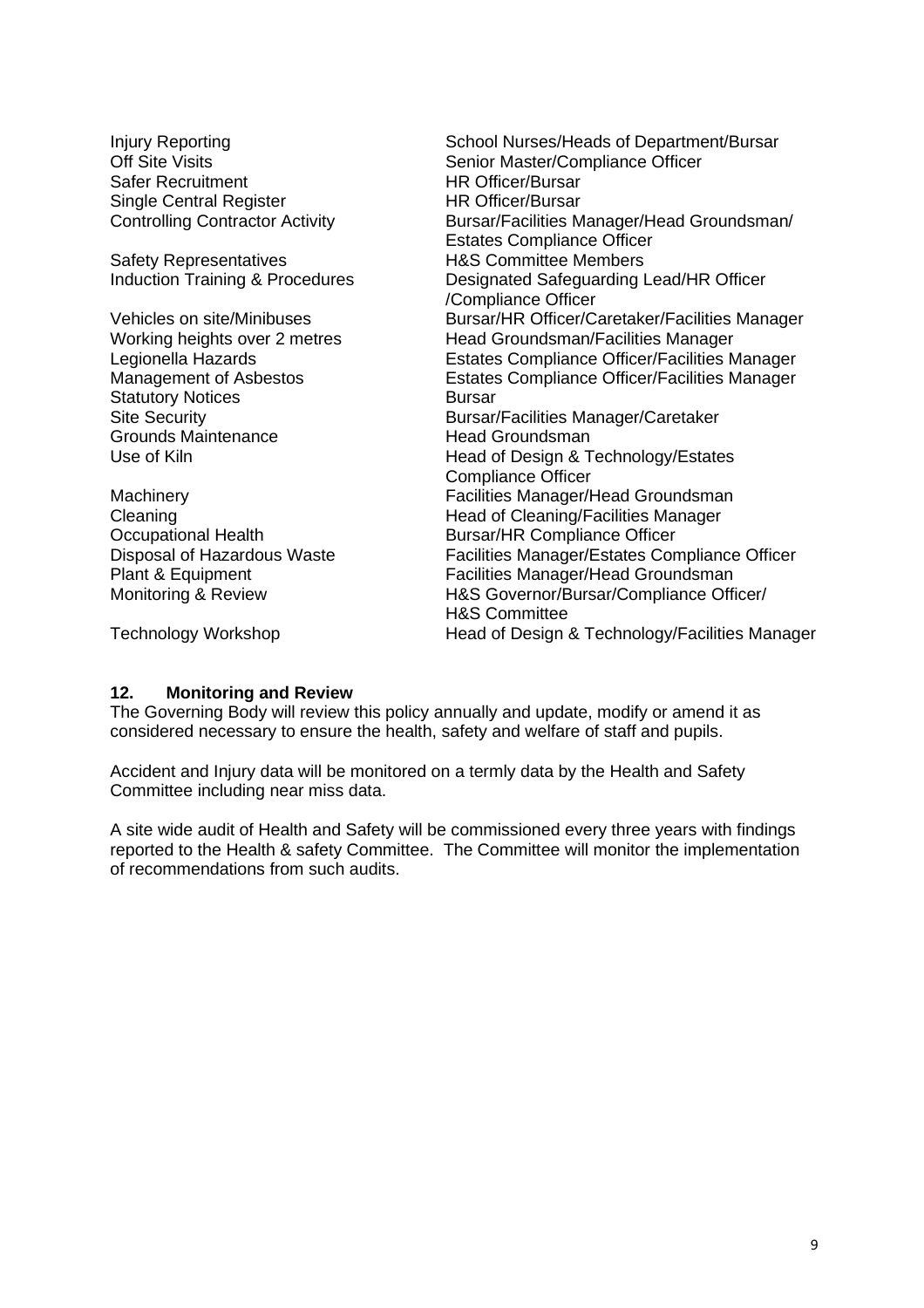# **HEALTH & SAFETY POLICY – PART 3: ARRANGEMENTS**



# **CONTENTS**

- 1. Accidents
- 2. Catering
- 3. Competent Advice
- 4. COSHH
- 5. Display Screen Equipment
- 6. Educational and off site visits
- 7. Electrical safety
- 8. Emergency procedures
- 9. Environmental control
- 10. Fire safety
- 11. Lockdown procedure
- 12. Lone working
- 13. Manual Handling
- 14. Machinery and plant
- 15. New and expectant mothers
- 16. Noise levels
- 17. Occupational health services and managing work-related stress
- 18. Provision of personal protective equipment (PPE)
- 19. Radon
- 20. Risk assessments
- 21. School transport
- 22. Site Security
- 23. Traffic on Site
- 24. Training
- 25. Vibration
- 26. Visitors and contractors
- 27. Working at height
- 28. Workplace safety
- 29. Further procedures
- 30. Review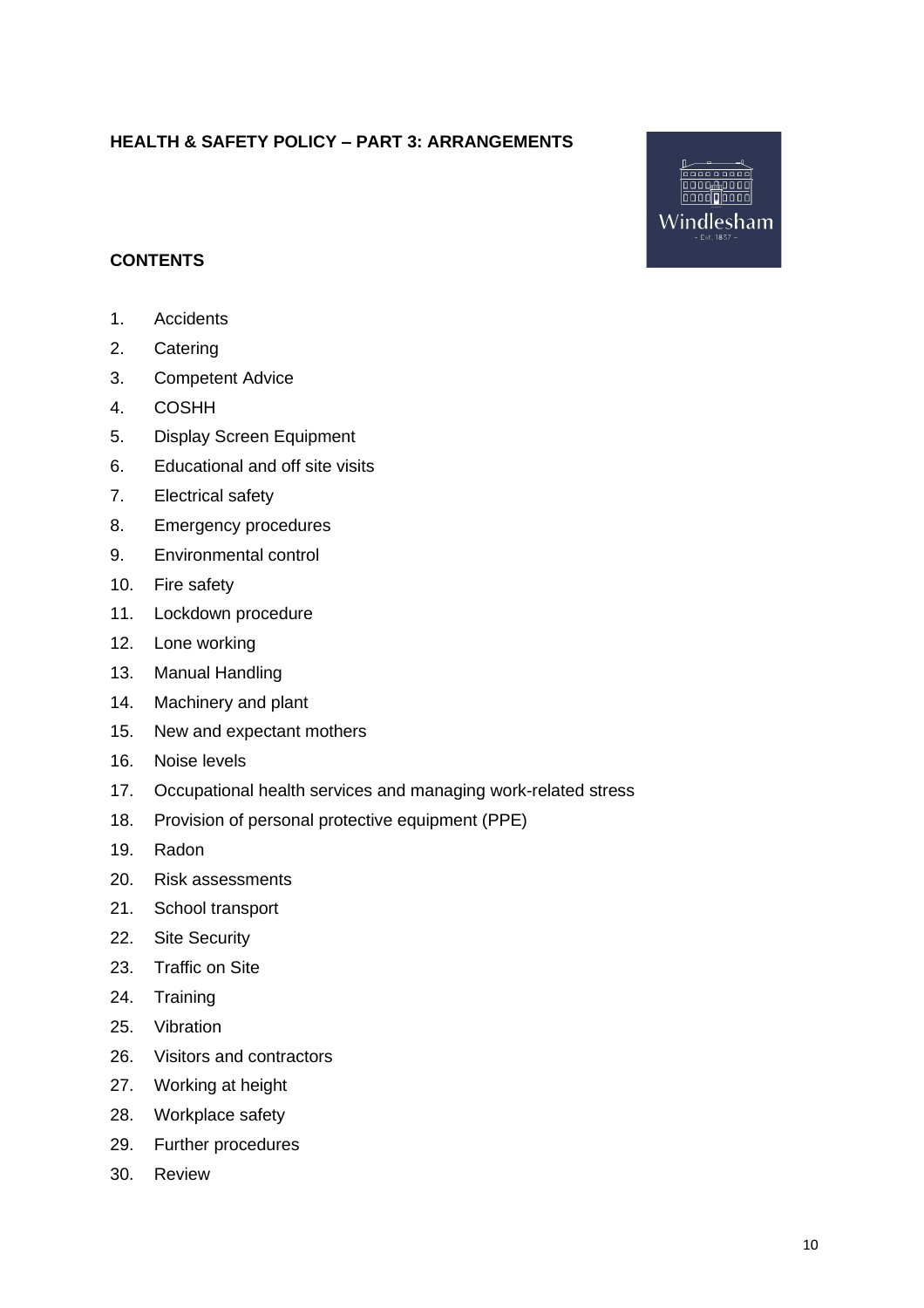## **1. Accidents**

In the event of an accident taking place at school the member of staff on-site will immediately report it to the Medical Centre. The School Nurse is responsible for making arrangements for pupils to be escorted to hospital and for ensuring that Pastoral Staff are informed. They will ensure that the parents of the pupil are informed as soon as possible for anything other than a trivial injury

In the event of the Medical Centre not being open or an accident taking place off-site, the activity leader will report it to the Headmaster and/or Bursar.

The school has a first aider to cover in case the Head nurse or other nurse in the Medical Centre is not present. (See First Aid and Healthcare Policy).

First Aid kits are available in each Department and central locations. Lists of first aid trained staff are displayed throughout the school.

If an ambulance is required, it will be ordered by the school office unless emergency medical assistance is required, in which case any member of staff can call an ambulance from the nearest phone.

The Medical Centre is responsible for maintaining an accurate record of all accidents that happen to pupils, staff, visitors and contractors at the school, or on school-led activities outside school. This will be by completing the accident spreadsheet when they attend the Medical centre for any occurrence requiring first aid. The record of accidents is kept for a minimum of 3 years and categorised (pupils, staff, visitors). The record is password protected to ensure compliance with the Data Protection Act.

Accident data will be considered at every meeting of the School Health and Safety Committee.

All accidents reportable by the school under Reporting of Injuries Diseases and Dangerous Occurrence Regulations (RIDDOR) will be investigated. This will normally be undertaken by the Bursar and may include the taking of witness statements, photographs and the production of a written report. All such reports will be reviewed by the School Senior Management team and the Health and Safety Committee.

For serious incidents the Bursar should consider obtaining legal advice at the outset of any investigation.

The Bursar will contact the school insurer where any incident is felt likely to result in a claim.

#### **2. Asbestos Management (see Asbestos Procedure for further details)**

The School Asbestos Management Procedure is in place to ensure that foreseeable working activities where individuals have the potential to come into contact with asbestos are identified. It is the School policy that no employee or other person for whom the School is responsible should, so far as is reasonably practicable, be exposed to asbestos (except in the case of an approved asbestos surveyor or licensed removal contractor).

An asbestos register is maintained for each property where the School is the duty holder showing the location, type and condition of the asbestos. Details of the asbestos register will be made available to all occupants of the building and visiting contractors (as required).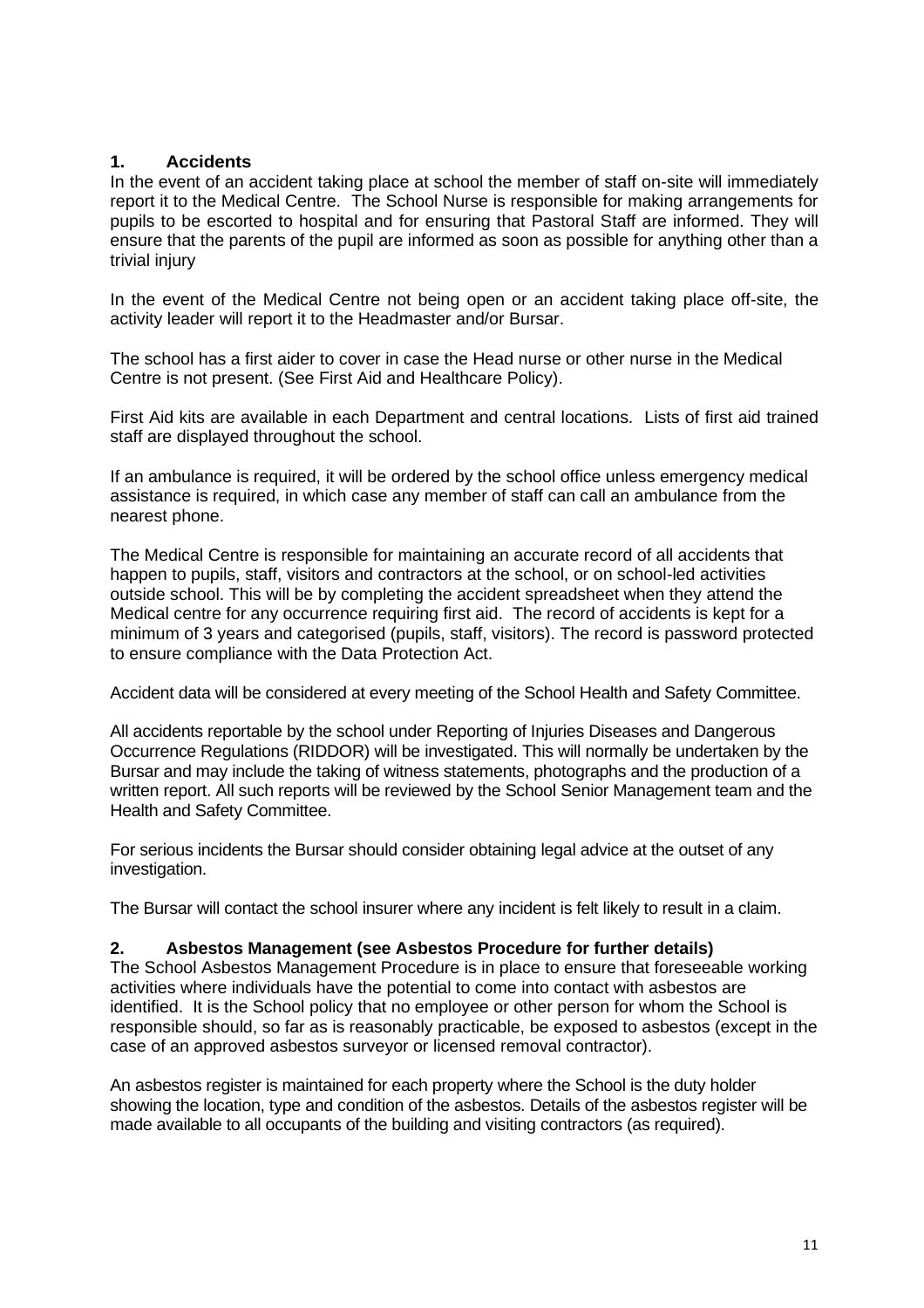# **3. Catering**

The School has contracted out its catering activities to Holroyd Howe. Holroyd Howe is responsible for Risk Assessments and any Environmental Health Considerations.

# **4. Competent Advice**

The Bursar is the School Safety Co-ordinator and will be responsible for the co-ordination of the competent advice provision

External consultants may be used as follows:

- surveyors to give advice on the fabric of the school
- engineers to advise, monitor and service plant and equipment (including boilers, lifts and pressure systems)
- food hygiene professional to monitor catering facilities and activities
- qualified electricians for all electrical systems work
- Gas Safe registered engineers for work on gas boilers and appliances
- engineers for lighting protection checks
- consultants for risk assessments of water systems, asbestos and fire
- consultants to undertake servicing of fire protection equipment
- consultant to undertake health and safety audits including site security

Internal expertise will be used as appropriate and may include:

- Teaching area risk assessments (Heads of Department)
- Caretaking and Grounds activities (Bursar/Head Groundsman/Facilities Manager/Estates Compliance Officer)
- First Aid (School Nurse)

## **5. COSHH**

There are areas in school where hazardous substances will be stored. The school has systems in place to ensure that hazardous substances are used correctly, and records are kept in order to prevent the misuse or accidental misuse of such substances.

The precautions the school takes includes safe storage in locked cabinets, with a clear system explaining how and where chemicals are stored and who has responsibility for any keys to locked cabinets.

Where substances are used that may be controlled under specific regulations e.g. Control of Substances Hazardous to Health (COSHH), a COSHH assessment must be carried out.

Hazard data sheets and information on procedures for assessing substances hazardous to health are kept by Departmental Heads and in COSHH marked locked cupboards. Hazard data sheets describe the hazards the chemical presents, and give information on handling, storage and emergency measures in case of accident

- only staff that are trained to use these substances will have access to them. These staff will be trained in proper maintenance, storage, and use of these chemicals
- clear labelling of all chemical bottles. Any hazardous substances should be stored in the original containers wherever possible and not decanted into an unlabelled container. Where they are decanted, full COSHH details should be transferred to the new container
- clear record of chemicals ordered, who they are ordered to, and that they are ordered for
- safe disposing of chemicals
- appropriate PPE for use when handling hazardous substances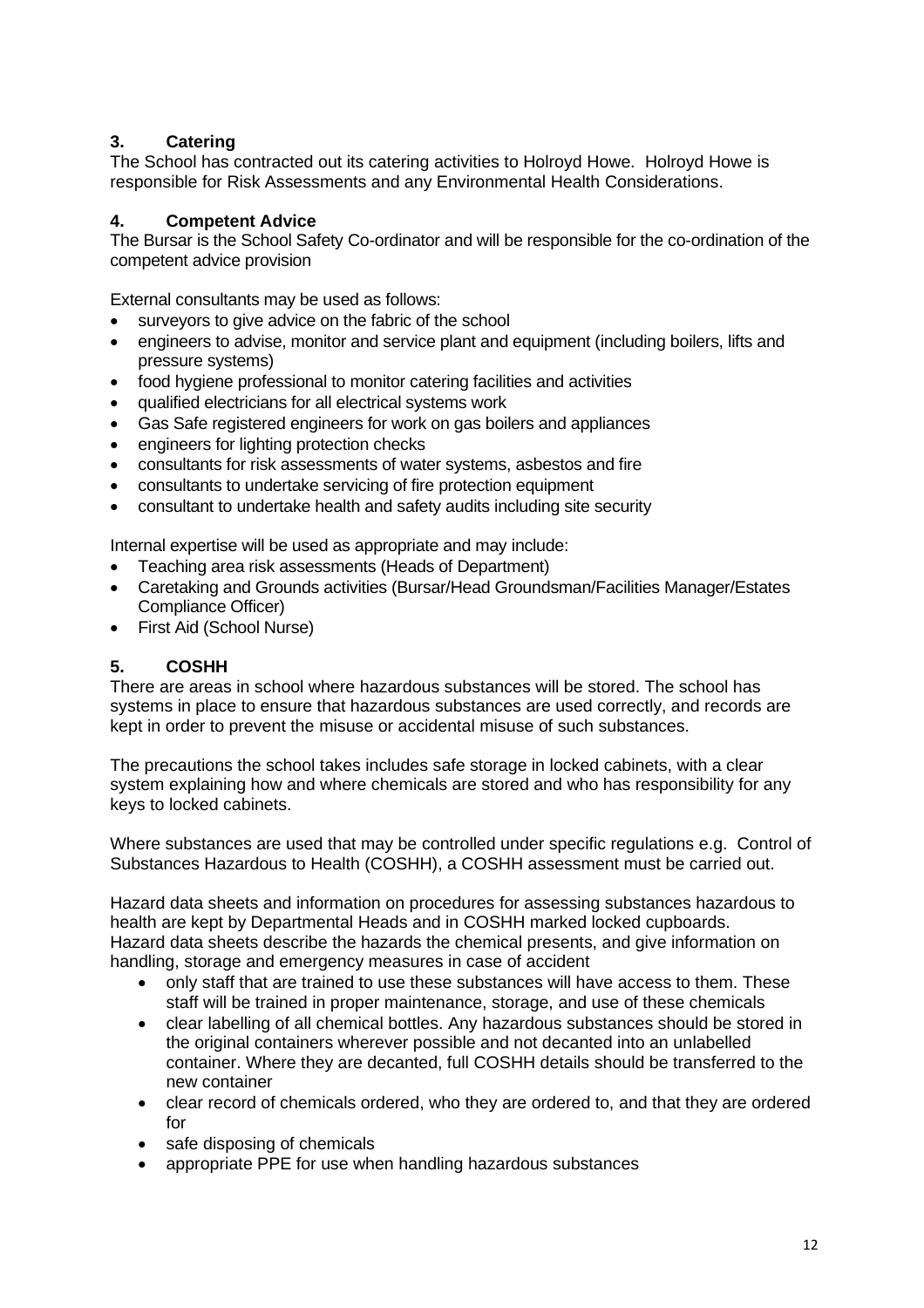• strict 'off-limits' policy for pupils. Pupils will only be allowed to handle hazardous substances under the supervision of a member of staff (in science lessons, for example).

Substances that are for use in the science classrooms are under the responsibility of the science department manager. For more information on the control of these substances please see the supporting science department health and safety document, which can be found in the Health & Safety staff intranet folder.

All COSHH signage must conform to the requirements of the Health and Safety (Safety Signs and Signals) Regulations 1996 (as amended) relating to labelling and packaging of chemicals.

#### **6. Display Screen Equipment (See Display Screen Equipment Procedure for further details)**

The school has a duty to ensure, so far as is reasonably practicable, the health and safety of staff is not adversely affected by the use of Display Screen Equipment. Members of staff who regularly use DSE should complete a self-assessment and submit this to the Bursar. Where the assessment indicates the need for ancillary equipment this will be provided by the School.

Employees who may be suffering from ill health effects, which may be caused or made worse by the use of DSE, should report these effects to the Bursar. Occupational health assessments may be required to be undertaken by users.

#### **7. Educational and off site visits (See Educational Visits Procedure for further details)**

The School recognises that educational visits provide a unique opportunity to enhance the curriculum and to extend and support class based work. All external educational visits must be approved by the Educational Visits Co-ordinator in line with the Educational Visits procedure.

## **8. Electrical Safety**

All portable electrical appliances issued for use by the School will be regularly [annually] inspected and where required, PAT tested, as advised in IND (G) 236. PAT testing will be undertaken by an individual from the Maintenance Department who has obtained the relevant City and Guilds or equivalent qualification. The current test date will be displayed on each portable appliance.

The School requires that electrical repairs are only to be undertaken by competent people appointed on the authority of the responsible person. Competent persons will be qualified electricians or in the case of visual inspections, have received basic electrical safety training. Maintenance staff have been trained to undertake visual inspections of portable equipment.

## **9. Emergency Procedures**

In the case of an emergency situation, the school will work closely with emergency services to do everything practicably possible to reduce the health and safety risk to those in the school. We have provisions in place to aid us in preventing certain emergencies but in some cases, such as extreme weather, major power failure, or flooding, they cannot be avoided. In these circumstances the school will refer to the Incident Management Procedure.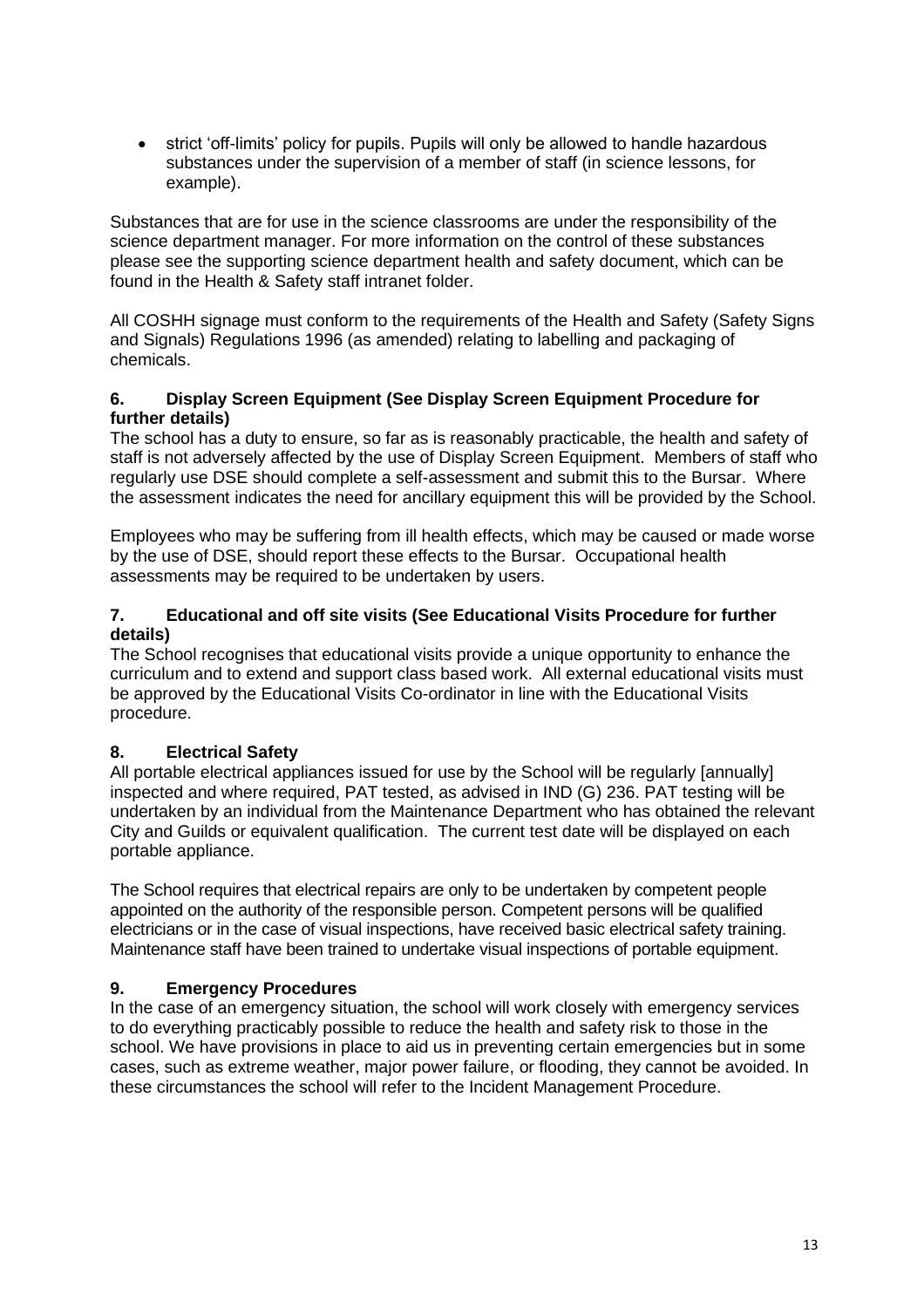# **10. Environmental Control**

Conditions in classrooms and general areas are monitored regularly to ensure that temperature, ventilation and lighting are adequate for the purpose to which the areas are put. The School endeavours to ensure that all areas are in line with the most up to date requirements in the Educational Sector.

Conditions in the art room and science laboratory are monitored closely to ensure that they do not become contaminated when using substances that may be controlled under the Control of Substances Hazardous to Health Regulations 1999. These areas use dilution ventilation and local exhaust ventilation as necessary.

The kitchen is fitted with an extract ventilation system to ensure that conditions in this area remain satisfactory for personnel.

## **11. Fire Safety (See Fire Evacuation Procedure for further details)**

The school carries out whole school fire drills two times a term (including one at night). There are emergency exits located and signposted around the school, and emergency procedures posters detailing what to do in the event of a fire are posted around the school site, and available on the school website.

A whole school fire risk assessment is carried out, recorded, and regularly reviewed either:

- Every 5 years
- Following major extension/changes to the building on site or fabric of buildings
- When there has been a change in use of a building
- If a fire has occurred
- If a formal fire safety notice has been issues by a fire safety officer
- When deemed necessary following an incident or occurrence and tasked by Governors or the SLT

Fire alarm safety checks are carried out regularly and recorded.

The emergency procedures should be followed in the event of an evacuation of the school for any reason. In the event of a power cut, emergency exit lights will indicate where the emergency exits are. Emergency lights are tested along with the other fire maintenance checks.

The School also has a standby generator which will provide supplies to all areas of the school in the event of a power cut, with the exception of the Sports Complex, Astro Turf and surrounding support buildings.

On hearing the fire alarm, an immediate orderly evacuation will begin using the evacuation routes detailed in fire evacuation procedure.

During the school day (8am to 7.30pm Monday to Saturday), Prep Day pupils (i.e. years 3 to 8), staff and visitors will assemble at the blue netball courts. Pre Prep pupils (i.e. early years and years 1 & 2) and staff will assemble at the back pitch.

During night times (7.30pm to 8am 7 days per week) and-day Sundays, Girls Boarders and Girls Boarding Staff evacuate to the Blue Netball Courts. Boys Boarders, Boys Boarding Staff and residential staff off duty evacuate to the Front Lawn

#### **12. Lockdown Procedure**

A lockdown occurs when circumstances dictate that the safety of pupils and staff is better ensured inside current buildings with doors and windows locked and blinds/curtains drawn. On the event of the lockdown siren sounding, staff should: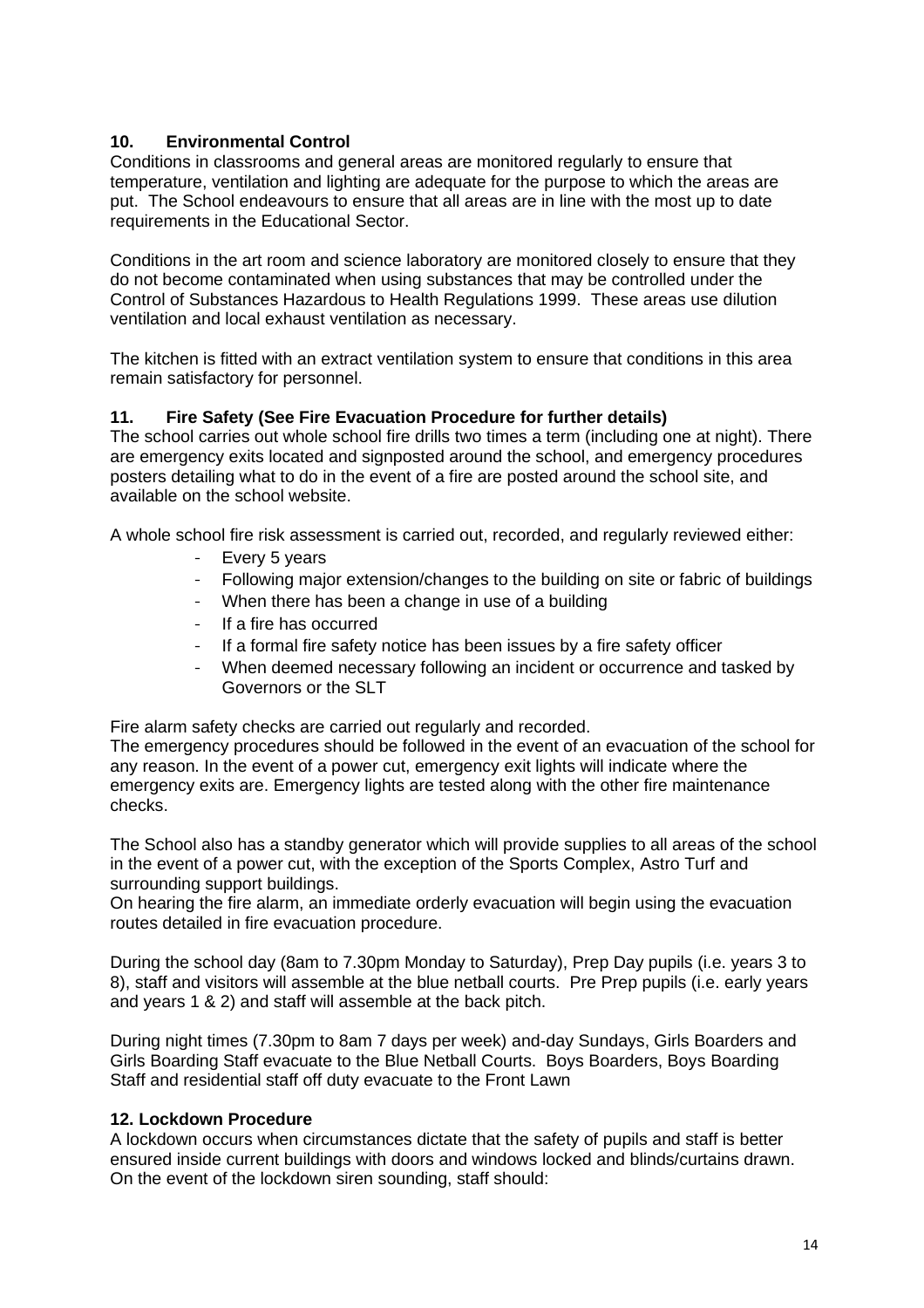- Turn their radio to channel 1
- Collect children under their responsibility
- Close all external doors and where possible lock
- Minimise visibility in the room through closing blinds/curtains.
- Move pupils away from windows and doors
- Create a list of all children and staff present in your location
- Remain where they are located until the all clear has been communicated

#### **13. Lone Working (see lone working procedure for further details)**

If a Member of Staff wishes to work after 8.30pm, the normal School lock-up time, s/he must advise the Duty Team that they remain on site.

The late worker should collect one of the School's walkie-talkies (set to Channel 1) and ensure that it remains within reach for as long as s/he is alone in any part of the buildings.

S/he should notify the Duty Team once s/he has finally left for the night, which should be no later than 10pm

## **14. Manual Handling (see Manual Handling Procedure for further details)**

Heads of Department are responsible for the management of manual handling activities within their areas of control. Manual handling is defined as any transporting or supporting of a load. Where manual handling is undertaken it should be conducted to minimise the risk of injury. Where manual handling cannot be eliminated, where appropriate and reasonably practicable, mechanical assistance will be provided. All those who undertake manual handling activities must have received appropriate training.

#### **15. Machinery and Plant**

Maintenance on all the School Equipment is carried out on a regular basis to ensure that the School complies with its obligations under section 2(2)(a) of the Health and safety at Work Act 1974. The inspections and checks are carried out as follows:

- 1. Inspection of guards and mechanical equipment by ground staff, maintenance staff and teaching staff before use.
- 2. Annual checks on portable electrical equipment.
- 3. Annual service of heating equipment.
- 4. Annual service of fire extinguishers.
- 5. Servicing of the fire alarm system.
- 6. Servicing of catering equipment.
- 7. Five yearly checking of fixed electrical wiring.

#### **16. New and Expectant Mothers**

The School undertakes to assess all risks to new or expectant mothers arising from their work activities and to take appropriate preventative or control measures.

Relevant training will be provided in identifying risks and implementing controls.

The School undertakes to regularly monitor the work undertaken by new or expectant mothers, especially during the development of pregnancy, in order to continually assess the individual's ability to work safely and without risk. All problems identified will be addresses, so far as is reasonably practicable and all risks will be adequately controlled and safe systems of work established.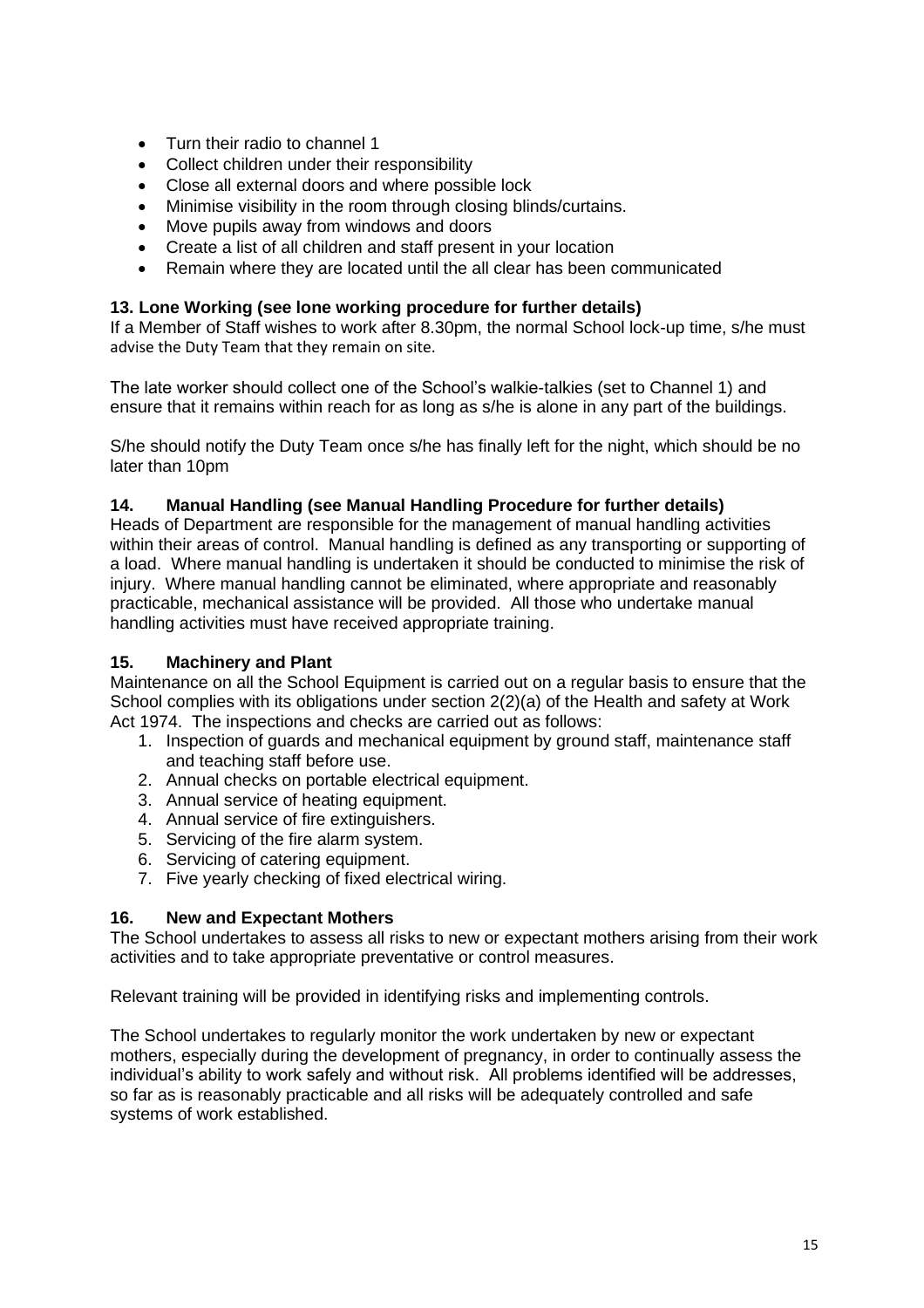# **17. Noise Levels (see Noise Procedure for further details)**

It is the School Policy to undertake an assessment of noise levels within its Premises where staff are considered to be at risk of hearing damage. Noise surveys will be arranged by the Estates Compliance Officer in conjunction with the Facilities Manager.

## **18. Occupational Health Services and Managing Work-Related Stress**

The School takes the health and wellbeing of all its staff and pupils very seriously and where necessary, will seek guidance from occupational health.

The School acknowledges that in a busy and hard-working environment, managing workrelated stress alone can be very difficult. We urge any staff member who is experiencing stress to talk to their manager or a member of the senior management team, and the school will do everything that it can to support them.

There is a free access telephone counselling service available to all staff which provides confidential and professional support on problems such as stress, workplace issues, financial concerns, marital and relationship difficulties, alcohol and drug misuse, family worries and bereavement. This service operates 24/7 and is accessed via the school staff intranet.

#### **19. Provision of personal protective equipment (PPE)**

The School will provide PPE when the risk presented by a work activity cannot be adequately controlled by other means. It is the intention of the school to ensure, through the proper use of this equipment, that any risks are reduced to a minimum.

Whilst it is generally recognised that the use of PPE can be undertaken without undue risks to health, it is appreciated that some members of staff may have genuine reservations and concerns. The School will seek to give information and training to enable a fuller understanding of these issues where concerns are raised.

The School will, in consultation with staff carry out an assessment of all work activities to determine whether PPE is required and what types may be suitable for both the task and the member of staff. The School will implement steps for cleaning and maintenance of the PPE, train staff in the safe use of PPE for all risks within the organisation and replace PPE, which has been provided to meet a statutory obligation, as necessary and at no cost to the employee.

## **20. Radon**

Radon is a naturally occurring clear, odourless gas that escapes from rock beneath the earth's surface and can seep out of the ground and build up in houses and indoor workplaces. The Estates Compliance Officer will consult the definitive radon dataset at [www.ukradon.org](http://www.ukradon.org/) to see if their premises are located in an affected area.

Where premises are located in an affected area, the Bursar / Estates Compliance Officer will arrange for a radon survey to be undertaken by a competent person. This may be by the supply of passive detectors from a validated laboratory. The Public Health England website contains up to date details of validated laboratories.

The survey should be conducted in any building or basement where its location and characteristics suggest that elevated levels may be found and significant exposures to employees and/or other persons are possible.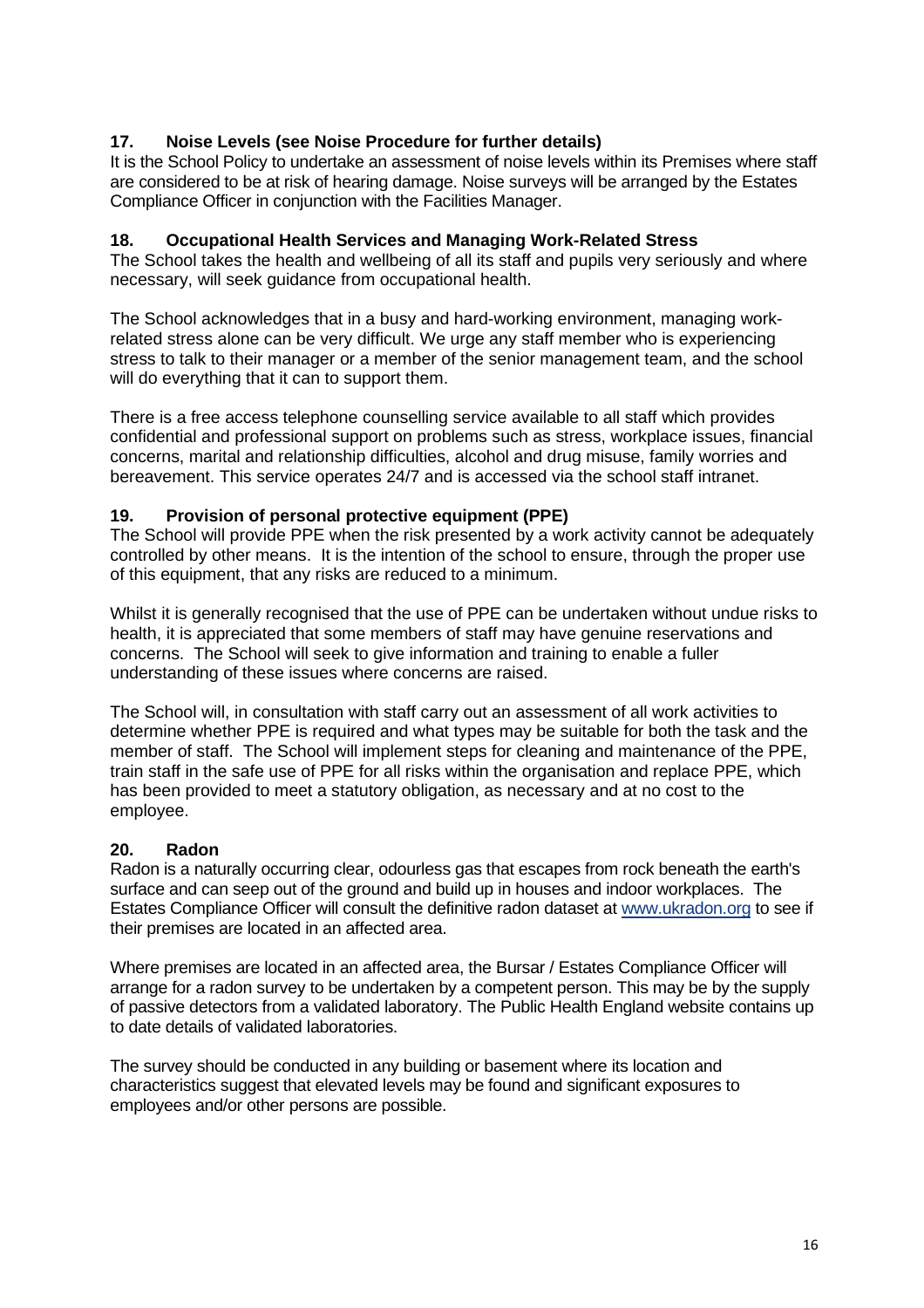Where results indicate levels above 400 becquerels per cubic metre a specialist radon removal contractor will be consulted. The contractor should consider guidance from the Building Research Establishment website "Descriptions of Radon Solutions".

The risk from radon in affected areas will be reviewed when significant building / new building works are undertaken.

## **21. Risk Assessments (see Risk Assessment Procedure for further details)**

Risk assessments are completed by staff in conjunction with the relevant Head of Department and checked by the Compliance Officer. Risk Assessments are carried out for generic risks, specific school activities and school facilities. Risk assessments are reviewed annually as a minimum. A register of risk assessments with review dates is maintained by the Compliance Officer. A register of near miss incidents is reported on termly to the Health & Safety Committee.

#### **22. School Transport (see Transport Procedure for further details)**

The School minibuses are operated in accordance with the School transport Procedure. The School Minibuses are fitted with seat belts and are regularly serviced in accordance with manufacturers' recommendations.

Petrol, oil, water and belts are all checked each week and this is recorded in log books kept by the Caretaker.

Each School minibus is equipped with a First Aid Kit; a Fire Extinguisher; and De-Icer in the Winter.

Before commencing a journey, the following procedure will be adopted:

- 1. The member of staff driving will satisfy him/herself that the minibus is in good order and ready for the road.
- 2. The member of staff driving will ensure that aisles are free of luggage and any luggage carried inside is secured correctly.
- 3. The member of staff driving will ensure that seat belts are worn by all passengers. By law belts must be used by all passengers if they are fitted, and for passengers under the age of 14 years, responsibility rests with the driver to ensure compliance.

In the event of a breakdown a member of Staff will stay with the minibus at all times. A mobile telephone will be taken in the minibus and used to summon assistance.

#### **23. Site Security (See Security Safety Procedure for further details)**

The main school site is relatively rural and has footpaths adjacent to its grounds. The School regularly reviews the security of the site and assesses the risk to both persons and property in order to arrive at a reasonable level of security for the site. The site has signage warning that against trespassers.

All buildings are covered by a monitored burglar alarm and external doors are covered by key pad entry with access codes changed regularly. CCTV is in operation across the school site 24 hours a day every day of the year.

Staff are required to wear their ID cards at all times. Different coloured lanyards are used to designate staff, visitors and Governors. Visitors are required to sign in and out at front office and be escorted on site at all times. Staff are asked to be vigilant and, subject to the maintenance of personal security at all times, to challenge anyone not wearing a lanyard.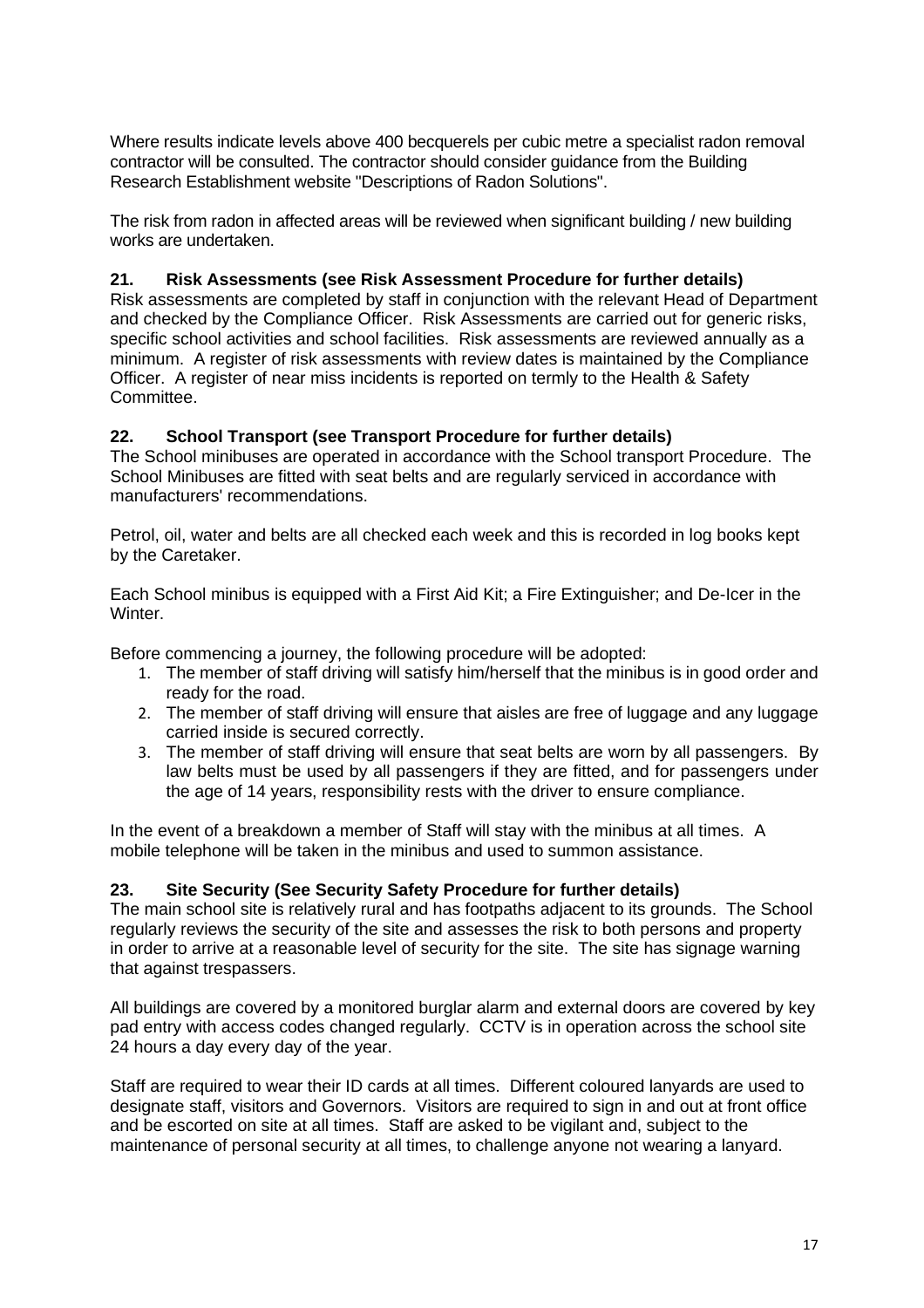# **24. Slips, Trips and Falls (see Slips, Trips and Falls procedure for further details)**

The School seeks to provide a safe working environment which, as far as is reasonably practicable, is free from hazards that contribute to slips, trips and falls. Its procedure aims to ensure that slip and trip hazards are identified, reported and rectified.

Staff are responsible for reporting any premises problems straight away using the 'Every' Database on the staff intranet. Premises issues creating an immediate hazard should be reported to premises on the staff hand held radio.

## **25. Traffic on Site (See Traffic on Site Procedure for further details)**

The main entrance and exit of the school is the front drive (South Drive) which runs adjacent to the playing fields and up to the main house. Traffic calming measures are in place across the site including signage of the speed limit of 10 mph, speed humps on main vehicle access routes and a vehicle activated speed sign located on South Drive adjacent to the playing fields.

Pedestrian routes have been identified and separated wherever possible from vehicles by physical measures such as bollards. Lighting is provided as appropriate.

Visitor parking is available at the front of the main school building. Disabled parking is available adjacent to the sports centre. Visitors are not permitted to leave vehicles on site when leaving the site for any reason.

## **26. Training**

All employees will be informed about, and trained in, all appropriate Health and Safety matters including exposure to any identified risks. Such information and training will be given in the event of there being a change in circumstances affecting Health and Safety, and otherwise will be adapted and repeated periodically where appropriate. Training, whenever possible, will be conducted during working hours.

- 1. All staff receive Induction Training in line with the School's Induction Programme.
- 2. All staff will receive appropriate training in the need for, and completion of, all Risk Assessments necessary to ensure a safe and secure working environment at Windlesham House School. A Risk Assessment Procedure is in place.
- 3. All Teaching Staff have received teaching training. Additional training and guidance as to specific requirements will be given either by reference to this Health and Safety Policy Document or by other means as deemed appropriate.
- 4. Ancillary, Ground and Maintenance Staff etc will be given additional training, as necessary, appropriate to the tasks that they are to fulfil. In all cases the training will be adequate such that, following training, staff will be competent to carry out the tasks for which they have been engaged, including the assessment of risks.

## **27. Vibration**

The School is aware of its responsibilities under the Control of Vibration at Work Regulations 2005 and takes the following action to minimise the effect of vibration on employees:

- 1. Equipment is selected carefully to ensure that the vibration level is as low as possible.
- 2. Vibration levels will be established by reference to manufacturers published data or by comparison with similar machinery.
- 3. Exposure time by employees will be established which should enable an assessment to be made to establish whether or not vibration exposure is satisfactory.
- 4. If a suitable assessment by the above means does not indicate that the levels are well below the Exposure Action Value or a problem is clearly evident, then Vibration Specialists will be called in to carry out an appropriate survey and introduce an appropriate Management Plan which will include the consideration of Health Surveillance.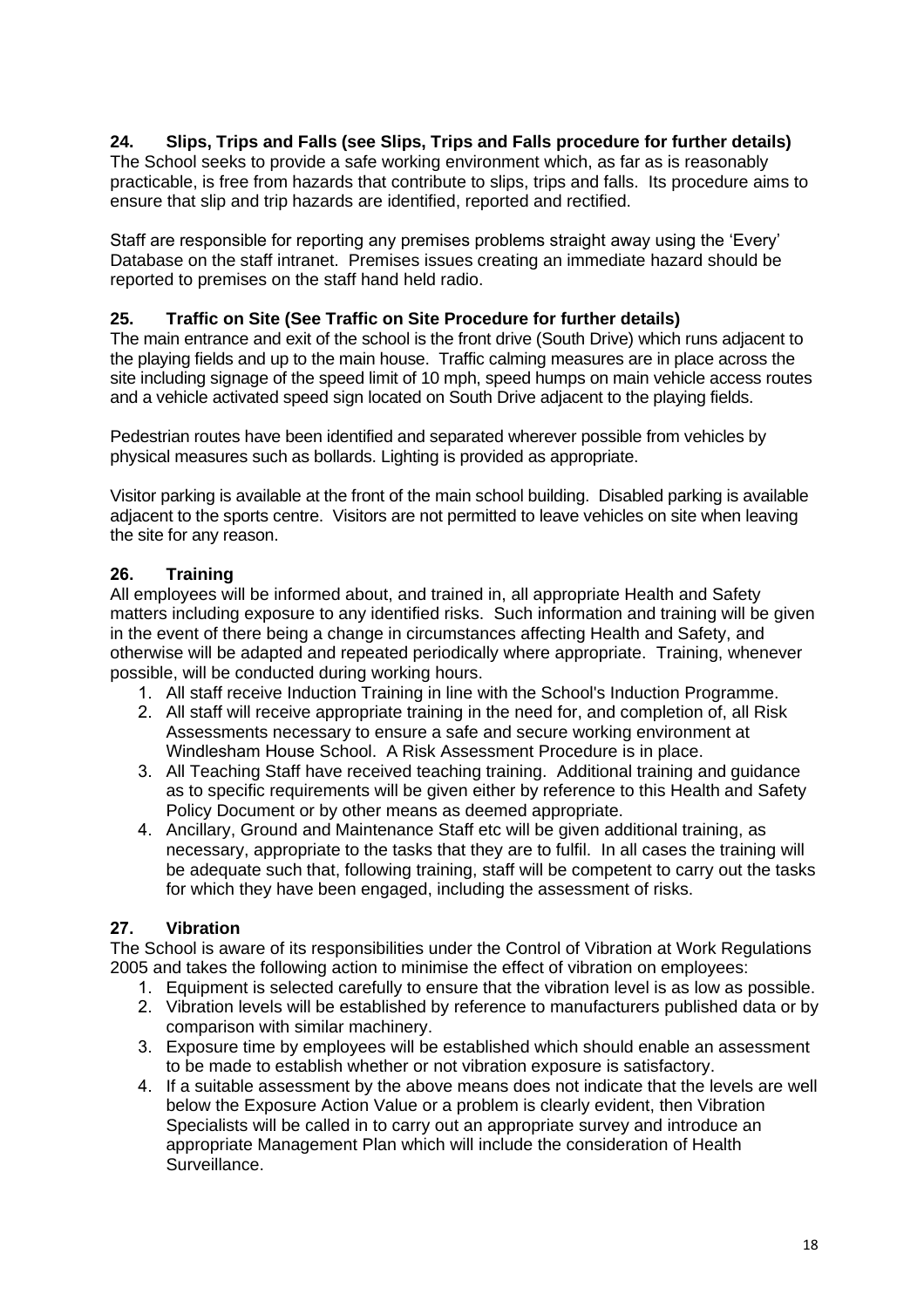#### **28. Visitors and Contractors (See Contractor Management Procedure for further details)**

As part of the sign in process visitors are shown details of the fire evacuation procedure and assembly point. Visitors should normally wait in our Reception/Front Hall Waiting Area until they are collected by the person whom they have come to see.

All Staff are expected to escort their Visitors whilst they are at the School and to ensure that they sign out (and return their badges) on leaving.

When large numbers of Visitors are at the School for open days, plays, concerts, exhibitions and other events, a brief announcement is made advising them of the location of the emergency exits that they should use in the event of the alarms sounding.

We suggest that Visitors to the School who are disabled let us know in advance if they require any special arrangements. We will do our best to make sure that the visit is as comprehensive as possible, within the constraints imposed by our listed buildings, on a scattered site. We are progressively introducing facilities for wheelchair users as our buildings are upgraded. We already have several ramps; but do not yet have total coverage of the site. We have disabled parking outside our front door.

## **29. Working at Height (See Working at Height Procedure for further details)**

The School is required to comply with Working at Height regulations. The School procedure is to avoid work at height where possible and to use work equipment or other measures to prevent falls where it cannot avoid work at height. Where the risk of a fall cannot be eliminated, work equipment or other measures should be used to minimise the distance and consequences of a fall should one occur. The school requires that work at height, including organisation, planning, supervision and supply and maintenance of equipment is only to be undertaken by competent people

#### **30. Workplace Safety**

The nature of any school is such that there are inevitably areas of change of ground level, occasional uneven paths and muddy spots and the like. Staff are given online training to minimise the occurrence of such events and heighten awareness of possible areas of danger.

Any hazards around the school site that are noticed by any member of the school community should be reported to Departmental Heads or via the school reporting process/online incident management system. Staff are encouraged to report any deficiency as it occurs without fear or recrimination (see Whistleblowing policy). Dangerous incidents are dealt with as emergency situations and do not require use of a reporting system – these are communicated by the radio to the Facilities Manager/Estates Compliance Officer/Bursar.

Certain departments such as science labs and design technology workshops will have more health and safety risks due to equipment and substances being used in these lessons. For further information on health and safety in each department speak to the Head of Department. Only teachers and pupils trained to use specialised equipment will be allowed to do so, with appropriate risk assessments being carried out prior to commencement of activities.

Externally hired machinery cannot be moved or set up by staff unless they are qualified to use it.